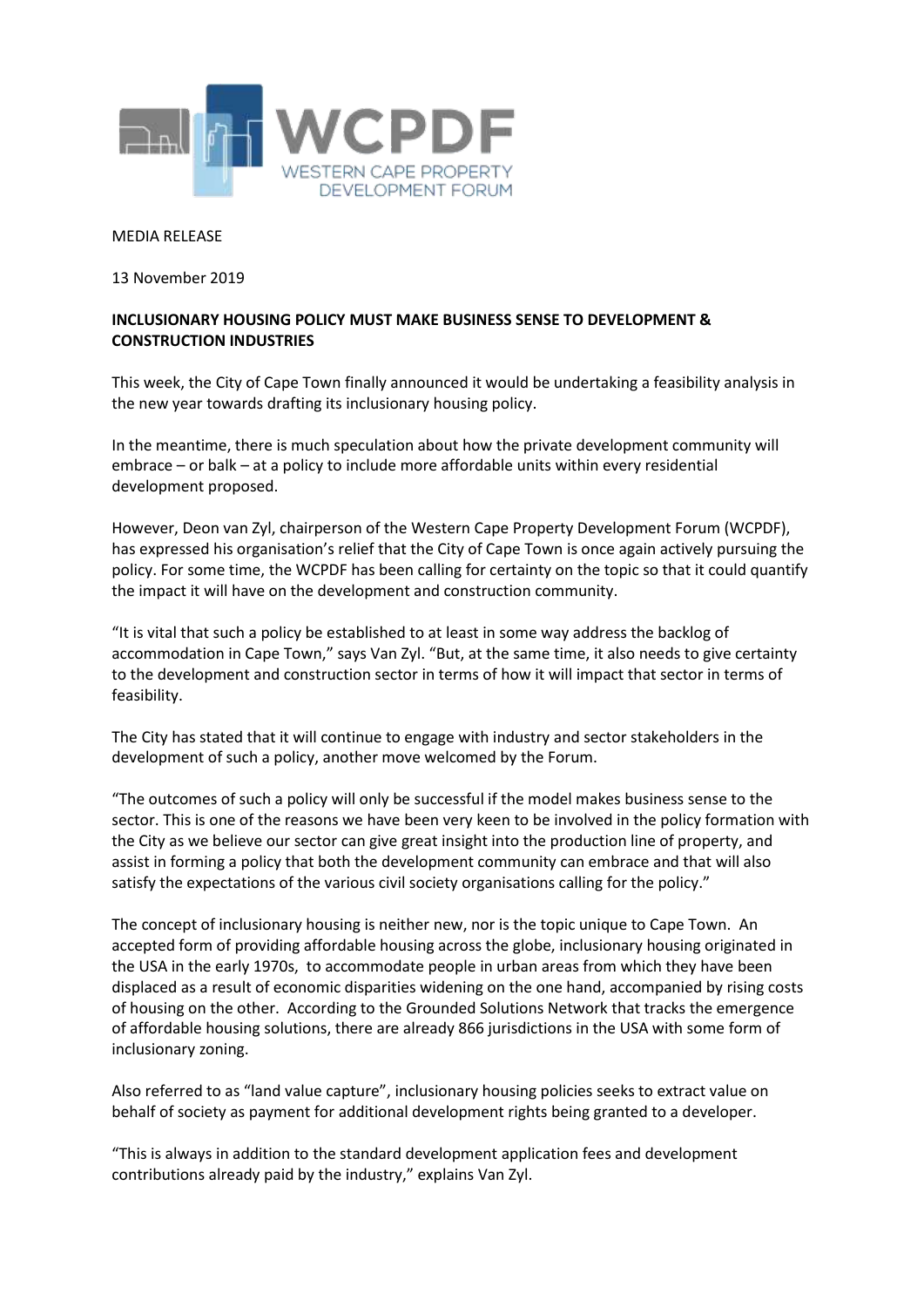Inclusionary housing policies assist to create affordable housing by encouraging or, in some instances, requiring developers to set aside a percentage of housing units within a development to be sold or rented at below-market prices. Or, alternatively, to make a contribution towards the development of affordable housing off site.

Bringing together all the major organisations involved in development and construction across the Western Cape, the WCPDF has already been engaging with the City and various social activist groups for close on two years to ensure that the built environment community is consulted and involved in the policy-making process.

Says Kabous Fouche,WCPDF management committee member and convenor of the organisation's Inclusionary Housing Policy Workgroup: "The property and construction industry has been caught in the crossfire between the City of Cape Town, which grants permission for developments, and social activist groups who have continually objected to residential developments based on these developments' lack of affordable units.

"The result is that new developments are being delayed for even more years, now locked in litigation to accompany the years of legislative red tape through which developments have to wade in the first place.

"This is causing enormous uncertainty and a loss of economic confidence among investors who would then rather take their projects outside the City. Meanwhile, the industry haemorrhages jobs particularly at the poorest level of society – construction workers."

The WCPDF believes that the consequential rise of the unemployment rate and even the collapse of local companies have been seen as no more than 'collateral damage' as government and civil society fight it out.

"Meanwhile, our industry is bleeding," says Van Zyl. Nonetheless, he has no doubt that property developers in the Cape would embrace an inclusionary housing policy, and the sooner it is formulated the better: "Not only to stop the uncertainty of objections and the huge and costly delays that these cause, but to have certainty in black and white exactly what the conditions and incentives will be for incorporating inclusionary housing into all residential developments."

He stresses, however, that the model must make business sense to developers, with viable incentives as would be found anywhere else in the world where inclusionary policies exist.

"What it cannot be," states Van Zyl adamantly, "is yet another tax on developers, who are already under enormous obligation and financial pressure due to nonaligned legislative frameworks and the time it takes to get any development approved.

Van Zyl believes that financial contribution towards inclusionary housing should ideally come from one of two sources: "Savings through optimised statutory application processes and assistance from employers to fund housing key employees essential to their businesses. In the USA, for example, companies like Amazon and Google assist in the funding of inclusionary housing for their employees. Businesses in South Africa will have to follow suit. The banks and big financial service organisations in Cape Town should set the example in co-funding inclusionary housing for their staff," argues van Zyl.

Speaking recently at an inclusionary housing workshop hosted by the Development Action Group (DAG) and the WCPDF, Rick Jacobus, principal of Street Level Urban Impact Advisors (renowned consultants on inclusionary housing programmes and policy throughout the USA), stressed the need for viable incentives for any inclusionary housing policy to be adopted by developers.